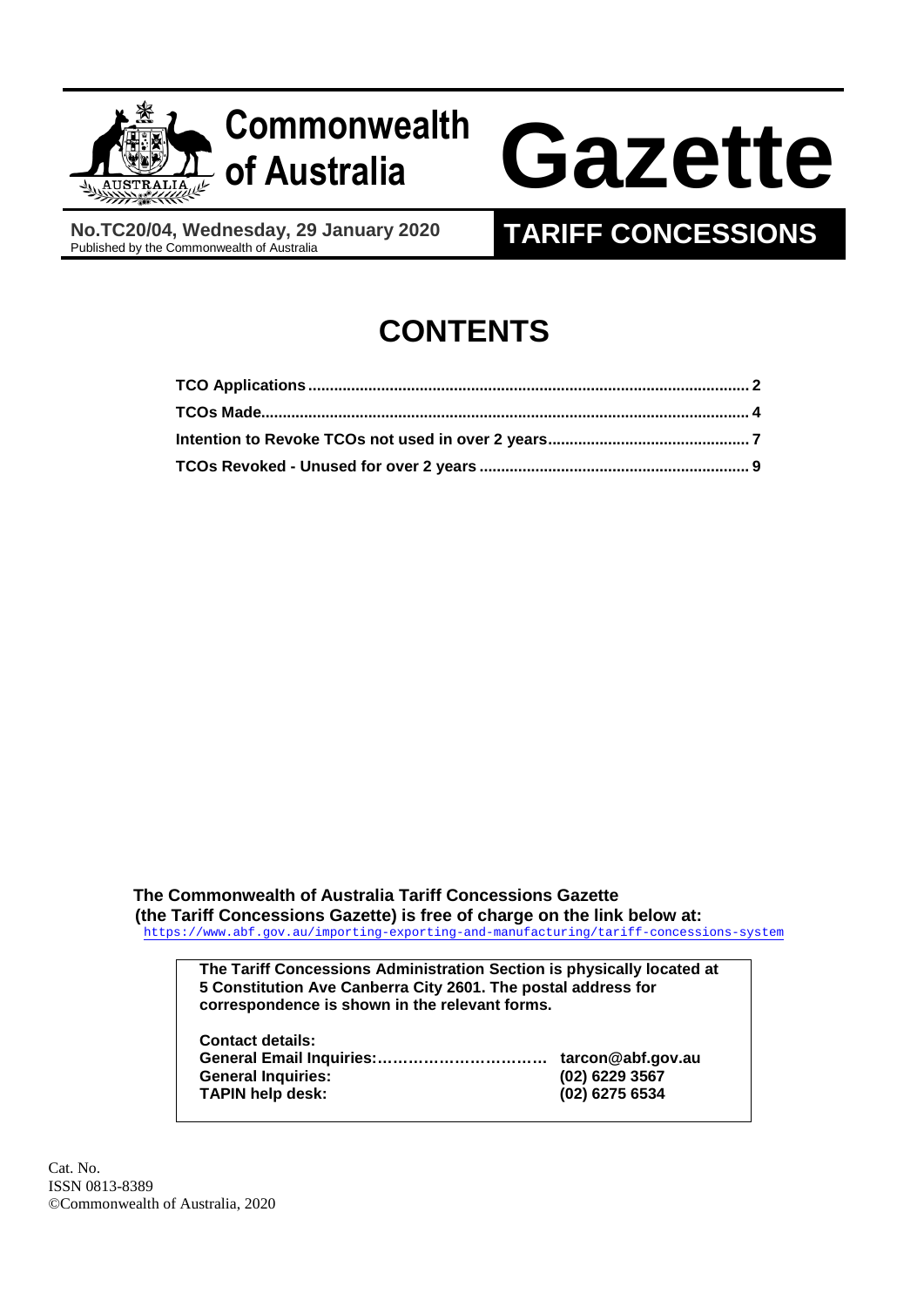#### <span id="page-1-0"></span>**CUSTOMS ACT 1901 - NOTICE PURSUANT TO SECTION 269K(1) - APPLICATIONS MADE FOR TARIFF CONCESSION ORDERS**

Applications have been lodged for Tariff Concession Orders for the goods described in the following TABLE.

Australian manufacturers who wish to contest the granting of a Tariff Concession Order for the goods described are invited to lodge a submission in writing in an approved form. Submissions must be lodged within 50 days of the date of publication of this Notice.

The operative date (Op.) and TC reference number follow the description of goods.

Objections to the making of TCO submission forms are available at

<https://www.abf.gov.au/importing-exporting-and-manufacturing/tariff-concessions-system/tariff-concession-order>

Contact: Email [tarcon@abf.gov.au](mailto:tarcon@abf.gov.au)

THE TABLE

| Description of Goods including the<br>Customs Tariff Classification |                                                                                                                                                                                                                                                                                                                                                                                                                                                                                                                                                                                                 |                 | Schedule 4 Item Number<br>General Duty Rate |
|---------------------------------------------------------------------|-------------------------------------------------------------------------------------------------------------------------------------------------------------------------------------------------------------------------------------------------------------------------------------------------------------------------------------------------------------------------------------------------------------------------------------------------------------------------------------------------------------------------------------------------------------------------------------------------|-----------------|---------------------------------------------|
| 3920.51.00                                                          | SHEETS, poly (methyl methacrylate), co-extruded, having<br>ALL of the following:<br>(a) coloured layer substrate NOT less than 10% of total<br>thickness;<br>(b) coated with gloss ultra violet cured plastic blend<br>film layer having ANY of the following:<br>(i) film hardness NOT less than 4H pencil hardness;<br>(ii) film density NOT less than 1.06 g/cm3 at<br>23 degrees $C_i$<br>(iii) colour fastness NOT exceeding Delta E 1.8,<br>(c) length NOT less than 1 800 mm;<br>(d) width NOT less than 700 mm;<br>(e) thickness NOT greater than 8.0 mm<br>Op. 18.12.19<br>Stated Use: | $-$ TC 19338131 | 50                                          |
|                                                                     | Lamination of substrates for further manufacture                                                                                                                                                                                                                                                                                                                                                                                                                                                                                                                                                |                 |                                             |
|                                                                     | Applicant: BORG MANUFACTURING PTY LTD                                                                                                                                                                                                                                                                                                                                                                                                                                                                                                                                                           |                 | 5%                                          |
| 7322.19.00                                                          | PANEL RADIATORS, pressed steel, with convectors<br>Op. 31.12.19                                                                                                                                                                                                                                                                                                                                                                                                                                                                                                                                 | $-$ TC 19342909 | 50                                          |
|                                                                     | Stated Use:<br>Heated with hot water by separate boiler to enable heating of<br>living areas                                                                                                                                                                                                                                                                                                                                                                                                                                                                                                    |                 |                                             |
|                                                                     | Applicant: ROBERT BOSCH (AUSTRALIA) PROPRIETARY LTD                                                                                                                                                                                                                                                                                                                                                                                                                                                                                                                                             |                 | 5%                                          |
| 7326.90.90                                                          | ROADSIDE SAFETY BARRIERS, modular, portable, having BOTH of the<br>following:<br>(a) profiles length NOT greater than 12 m;<br>$(b)$ anchor shoes;<br>with OR without ANY of the following:<br>$(i)$ anchor pins;<br>(ii) threaded rods                                                                                                                                                                                                                                                                                                                                                         |                 | 50                                          |
|                                                                     | Op. 24.12.19                                                                                                                                                                                                                                                                                                                                                                                                                                                                                                                                                                                    | $-$ TC 19342210 |                                             |
|                                                                     | Stated Use:<br>Protecting road construction workers on public roads                                                                                                                                                                                                                                                                                                                                                                                                                                                                                                                             |                 |                                             |
|                                                                     | Applicant: AUSTRALIAN CONSTRUCTION PRODUCTS PTY LTD                                                                                                                                                                                                                                                                                                                                                                                                                                                                                                                                             |                 | 5 <sup>8</sup>                              |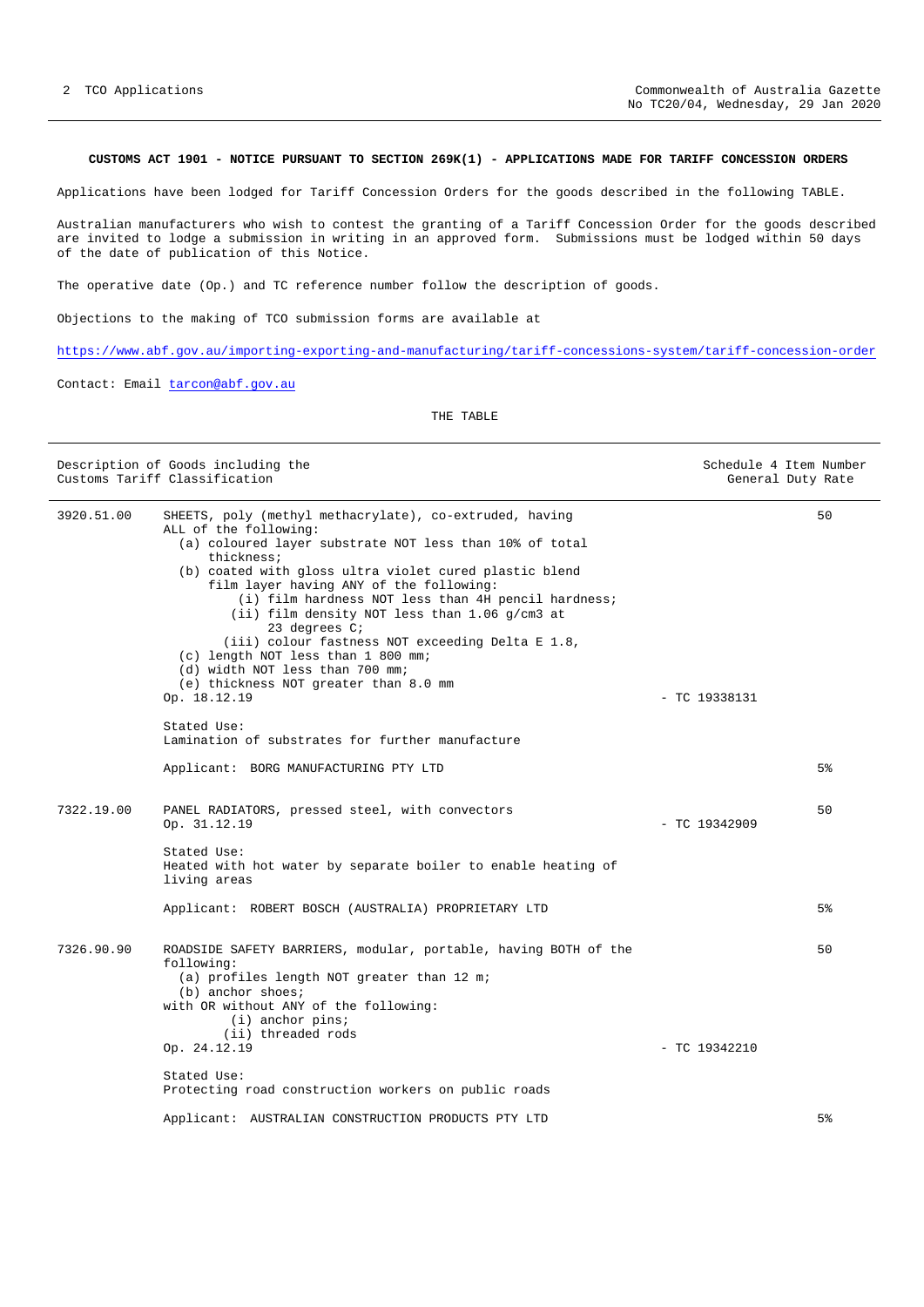Description of Goods including the Schedule 4 Item Number<br>
Customs Tariff Classification (Senetal Duty Rate) Customs Tariff Classification

8419.89.90 DRYING AND COOLING MACHINES, CEREAL SLURRY, including ALL of the following: (a) dryers having gas burners AND/OR heaters; (b) conveyors; (c) product finger spreaders AND/OR pickers; (d) rinsing system having pipes AND/OR valves; (e) exhaust AND/OR recirculation fans; (f) probes AND/OR sensors; (g) support structures AND/OR platforms; (h) ladders AND/OR handrails Op. 30.12.19 - TC 19342630 Stated Use: For the drying and cooling of sugar coated cereal slurries during the processing of foodstuffs Applicant: NESTLE AUSTRALIA LTD 50 5% 8438.90.10 PARTS, LIQUORICE PRODUCTION LINE, being ANY of the following: (a) flow dividers AND/OR twist heads (b) lane die blocks<br>Op. 09.01.20  $-$  TC 2005387 Stated Use: Manufacture of liquorice Applicant: DARRELL LEA CONFECTIONERY CO PTY LTD 50 5%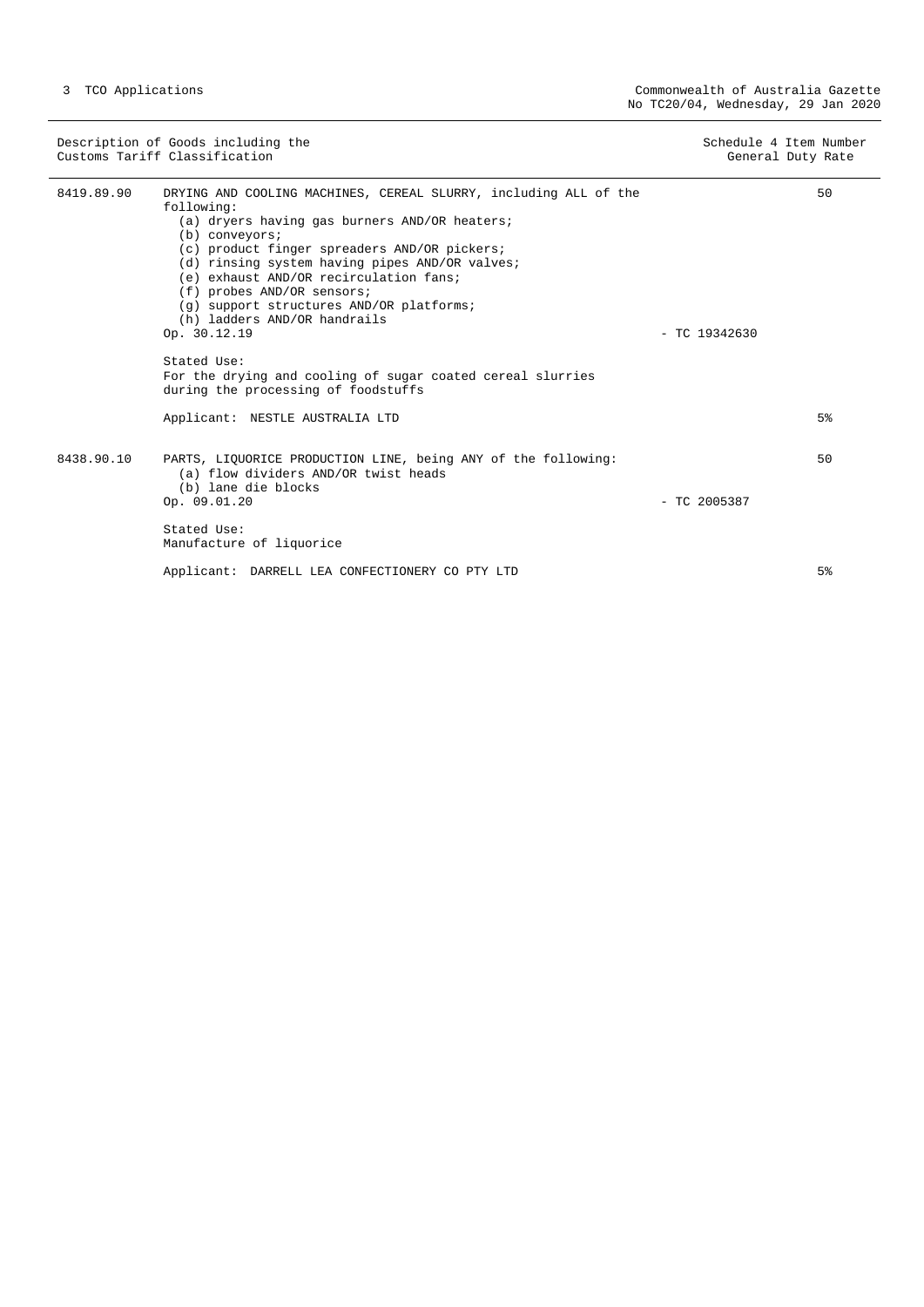### **CUSTOMS ACT 1901 - NOTICE PURSUANT TO SECTION 269R(1) - TARIFF CONCESSION ORDERS MADE**

<span id="page-3-0"></span>Tariff Concession Orders have been made for the goods described in the following TABLE.

The operative date (Op.) and TC reference No. follow the description of goods. Local manufacturers of substitutable goods may request the revocation of TCOs at any time.

#### THE TABLE

| Description of Goods including the<br>Customs Tariff Classification |                                                                                                                                                                                                                                                                                                                                                                                                                                                                                                  |                                                                                      | Schedule 4 Item Number<br>Last Date of Effect<br>General Duty Rate |                       |  |
|---------------------------------------------------------------------|--------------------------------------------------------------------------------------------------------------------------------------------------------------------------------------------------------------------------------------------------------------------------------------------------------------------------------------------------------------------------------------------------------------------------------------------------------------------------------------------------|--------------------------------------------------------------------------------------|--------------------------------------------------------------------|-----------------------|--|
| 3214.90.00                                                          | COATING, TIMBER, intumescent<br>Op. 25.10.19                                                                                                                                                                                                                                                                                                                                                                                                                                                     | Dec. date 24.01.20                                                                   |                                                                    | 50<br>$-$ TC 19303324 |  |
| 3214.90.00                                                          | COATINGS, INTUMESCENT<br>Op. 06.11.19                                                                                                                                                                                                                                                                                                                                                                                                                                                            | Dec. date 22.01.20                                                                   |                                                                    | 50<br>$-$ TC 19309875 |  |
| 3402.20.00                                                          | CLEANERS, having a basis of DECETH-4, having BOTH of the<br>following:<br>(a) 5-chloro-2-methyl-2-isothiazolin-3-one;<br>(b) 2-methyl-2H-isothiazol-3-one                                                                                                                                                                                                                                                                                                                                        |                                                                                      |                                                                    | 50                    |  |
|                                                                     | Op. 27.09.19                                                                                                                                                                                                                                                                                                                                                                                                                                                                                     | Dec. date 22.01.20                                                                   |                                                                    | - TC 19286257         |  |
| 3917.32.90                                                          | CASSETTES, WASTE HANDLING<br>Op. 11.10.19                                                                                                                                                                                                                                                                                                                                                                                                                                                        | Dec. date 22.01.20                                                                   |                                                                    | 50<br>$-$ TC 19293122 |  |
| 3924.90.00                                                          | BOTTLES, CARBONATING BEVERAGE, polyethylene terephalate (PET),<br>with OR without caps                                                                                                                                                                                                                                                                                                                                                                                                           |                                                                                      |                                                                    | 50                    |  |
|                                                                     | Op. 06.11.19                                                                                                                                                                                                                                                                                                                                                                                                                                                                                     | Dec. date 22.01.20                                                                   |                                                                    | $-$ TC 19310324       |  |
| 5704.90.10                                                          | FIBRE BONDED PONTOON FLOORING, 100% solution dyed polypropylene<br>fibre, needle punched construction, with OR without latex<br>backing, having ALL of the following:<br>(a) needled with OR without a velour finish needle board;<br>(b) width NOT less than 190 cm and NOT greater than 220 cm;<br>(c) thickness NOT less than 5 mm and NOT greater than 9 mm;<br>(d) weight NOT less than 500 gsm and NOT greater than<br>1 450 gsm;<br>(e) length NOT greater than 35 metres<br>Op. 16.10.19 | Dec. date 22.01.20                                                                   |                                                                    | 50<br>$-$ TC 19297288 |  |
| 5704.90.10                                                          | POLYESTER FELT, solution dyed, fibre bonded, with OR without<br>latex backing, having ALL of the following:<br>(a) width NOT less than 190 cm and NOT greater than 220 cm;<br>(b) thickness NOT less than 2 mm and NOT greater than 7 mm;<br>(d) length NOT greater than 30 metres<br>Op. 16.10.19                                                                                                                                                                                               | (c) weight NOT less than 332 gsm and NOT greater than 735 gsm;<br>Dec. date 22.01.20 |                                                                    | 50<br>$-$ TC 19297290 |  |
| 6005.37.00                                                          | TUBULAR NETTING, warp knitted, dyed polyethylene, having ANY of<br>the following:<br>(a) rhombus pattern;<br>(b) d-mesh pattern;<br>(c) bolonia pattern;<br>(d) hexagonal pattern;<br>(e) width NOT less than 37 cm and NOT greater than 57 cm<br>Op. 17.10.19                                                                                                                                                                                                                                   | Dec. date 22.01.20                                                                   |                                                                    | 50<br>$-$ TC 19298762 |  |
| 6307.90.40                                                          | STERILISATION POUCHES, LABORATORY AND/OR MEDICAL, in reels,<br>having ALL of the following:<br>(a) printed laminate layer;<br>(b) polyolefin web layer;<br>(c) sterilisation indicator<br>Op. 06.11.19                                                                                                                                                                                                                                                                                           | Dec. date 22.01.20                                                                   |                                                                    | 50<br>$-TC$ 19309626  |  |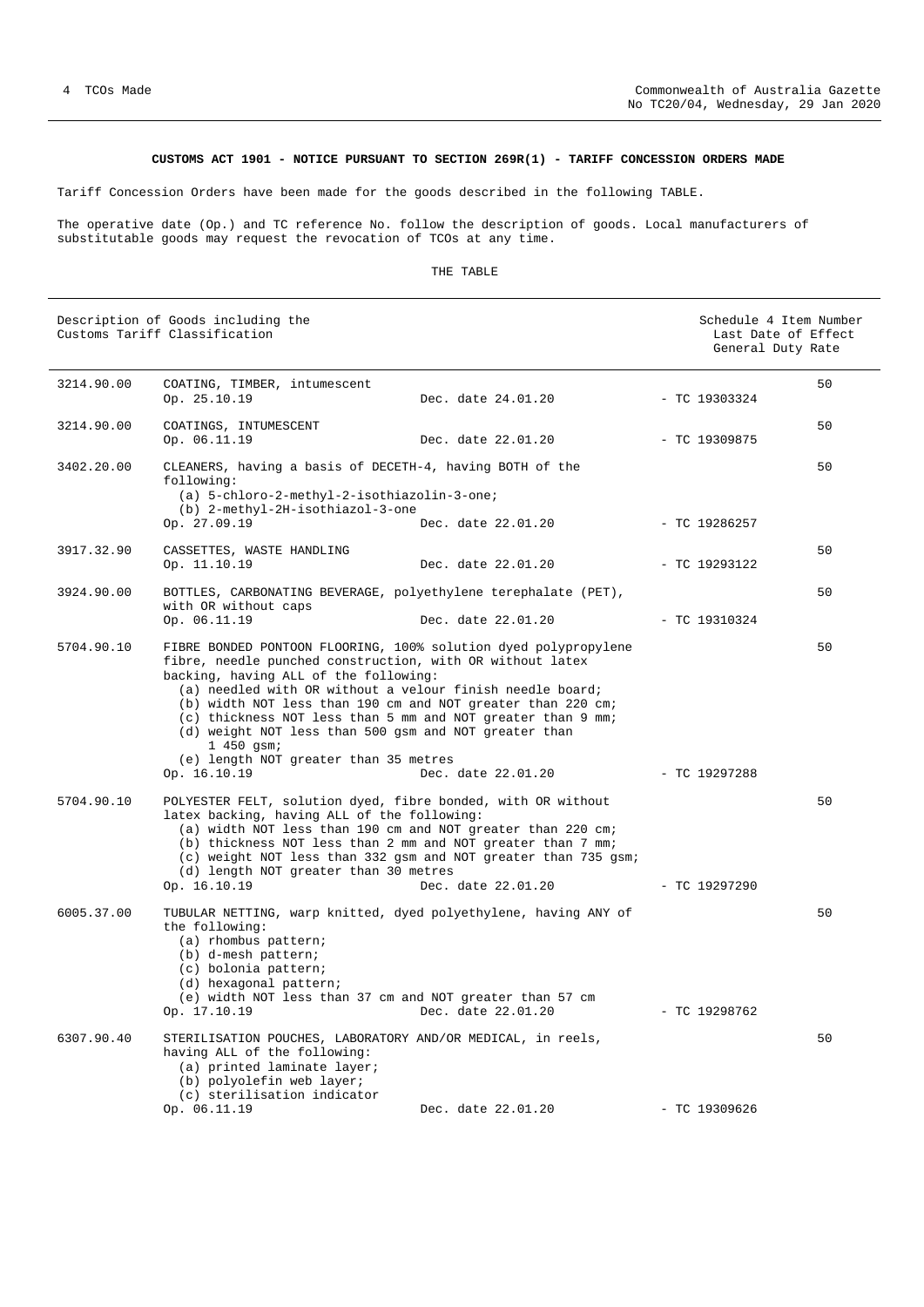Description of Goods including the Schedule 4 Item Number (Schedule 4 Item Number (Schedule 4 Item Number (Schedule 4 Item Number (Schedule 4 Item Number (Schedule 4 Item Number (Schedule 4 Item Number (Schedule 4 Item Num Customs Tariff Classification Last Date of Effect General Duty Rate

| 7007.29.00 | GLASS, LAMINATED, having ALL the following:<br>(a) outer sheet NOT greater than 8 mm;<br>(b) mesh centre sheet being 6010 grade aluminium;<br>(c) polyvinyl butyral (PVB) interlayer<br>Op. 23.10.19                                                                                                                                                                                                                                  | Dec. date 24.01.20 | - TC 19301936   | 50 |
|------------|---------------------------------------------------------------------------------------------------------------------------------------------------------------------------------------------------------------------------------------------------------------------------------------------------------------------------------------------------------------------------------------------------------------------------------------|--------------------|-----------------|----|
| 7322.90.00 | HEATERS, gas, having ALL of the following:<br>$(a)$ control panel;<br>(b) heating power NOT less than 1 300 W and NOT greater than<br>3 700 W;<br>$(c)$ fan<br>Op. 16.10.19                                                                                                                                                                                                                                                           | Dec. date 22.01.20 | $-$ TC 19296809 | 50 |
| 8413.50.90 | PUMPING SYSTEM, OIL AND/OR GAS, EXPLORATION AND/OR PRODUCTION,<br>skid mounted, with OR without fuel tanks, including ALL of the<br>following:<br>$(a)$ engine;<br>(b) transmission;<br>(c) reciprocating pump;<br>(d) remote control panel;<br>(e) radiator<br>Op. 04.11.19                                                                                                                                                          | Dec. date 24.01.20 | $-$ TC 19308981 | 50 |
| 8413.70.90 | CHOPPER PUMPS, centrifugal, cast iron AND/OR stainless steel<br>casing<br>Op. 04.11.19                                                                                                                                                                                                                                                                                                                                                | Dec. date 22.01.20 | $-$ TC 19308965 | 50 |
| 8419.39.90 | CURING OVENS, having ALL of the following:<br>(a) ultraviolet lamp;<br>(b) software interface;<br>(c) conveyor<br>Op. 15.10.19                                                                                                                                                                                                                                                                                                        | Dec. date 22.01.20 | $-$ TC 19296472 | 50 |
| 8421.21.90 | CURED CONCRETE WASTE WATER FILTRATION PLANT, having ALL of the<br>following:<br>(a) waste water treatment capacity NOT greater than<br>1 200 litres per minute;<br>(b) flocculant station with mixers AND batching unit;<br>(c) decantation silo with scraping paddles;<br>(d) homogenising tank with agitator;<br>(e) waste water pump;<br>(f) filter press with pump;<br>$(q)$ mud discharger;<br>(h) control panel<br>Op. 24.10.19 | Dec. date 24.01.20 | - TC 19302333   | 50 |
| 8421.21.90 | UNCURED CONCRETE WASTE WATER FILTRATION PLANT, having ALL of the<br>following:<br>(a) waste water treatment capacity NOT greater than<br>1 000 litres per minute;<br>(b) flocculant station with mixers AND batching unit;<br>(c) decantation silo with scraping paddles;<br>(d) waste water pump;<br>(e) filter press with pump;<br>$(f)$ mud discharger;<br>(g) control panel<br>Op. 24.10.19                                       | Dec. date 24.01.20 | $-$ TC 19302338 | 50 |
| 8422.20.00 | TUNNEL WASHERS, TRAY AND/OR BASKETS AND/OR CRATES, having ALL of<br>the following:<br>(a) infeed AND outfeed conveyors;<br>$(b)$ control panels;<br>(c) twin lane capacity of NOT less than 900 units p/h<br>per lane<br>Op. 30.09.19                                                                                                                                                                                                 | Dec. date 22.01.20 | $-$ TC 19287259 | 50 |
| 8427.20.00 | SHIELD HAULERS, UNDERGROUND, self-propelled, forklift tines<br>Op. 31.10.19                                                                                                                                                                                                                                                                                                                                                           | Dec. date 22.01.20 | $-$ TC 19306852 | 50 |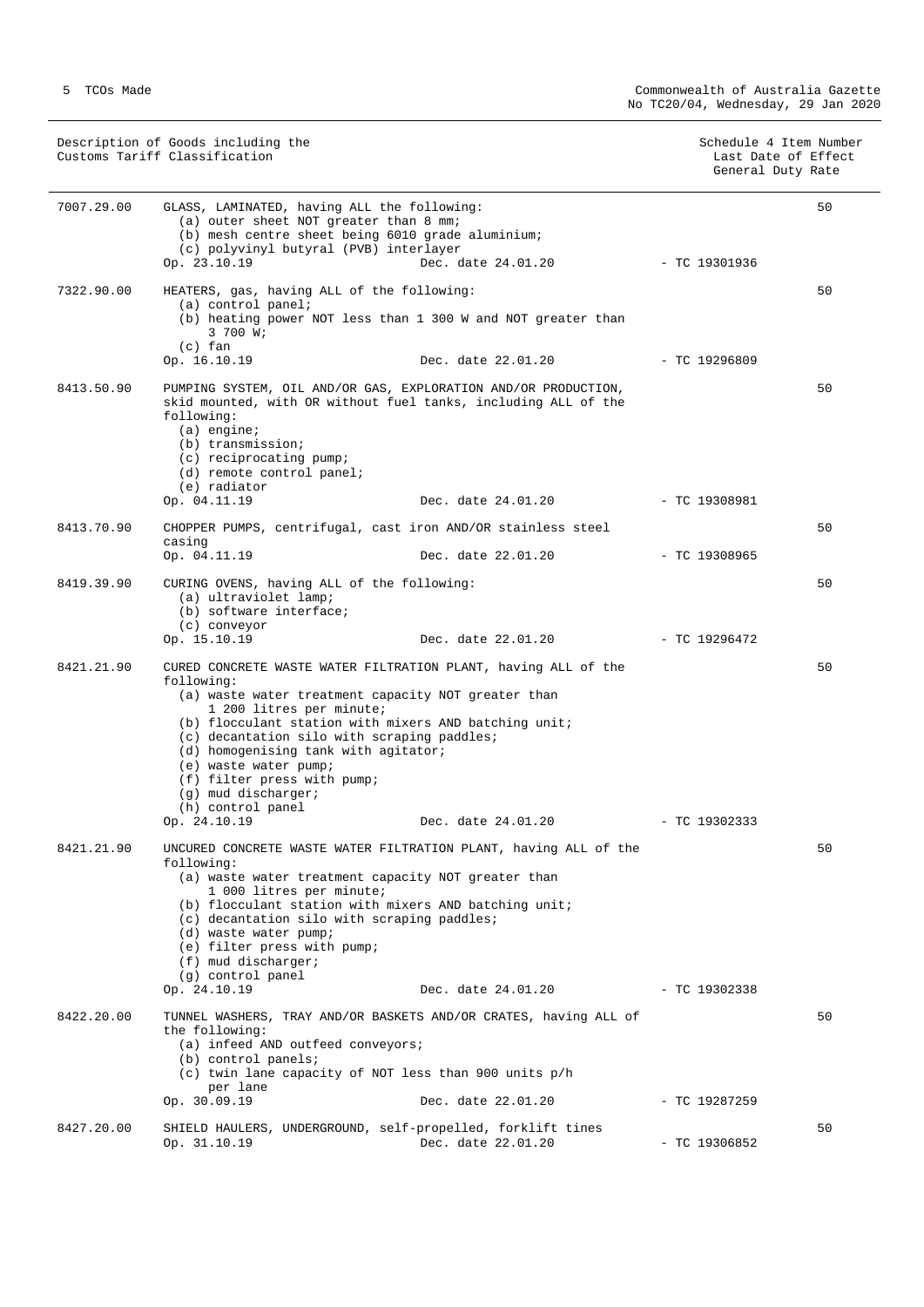| Description of Goods including the<br>Customs Tariff Classification |                                                                                                                                                                                                                                                                                       |                                                                                                                                                   | Schedule 4 Item Number<br>Last Date of Effect<br>General Duty Rate |    |
|---------------------------------------------------------------------|---------------------------------------------------------------------------------------------------------------------------------------------------------------------------------------------------------------------------------------------------------------------------------------|---------------------------------------------------------------------------------------------------------------------------------------------------|--------------------------------------------------------------------|----|
| 8428.90.00                                                          | $(a)$ tracks;<br>(b) machine width NOT greater than 750 mm;<br>than 1 430 mm from the ground<br>Op. 08.11.19                                                                                                                                                                          | DUMPERS, stand on OR walk behind, having ALL of the following:<br>(c) high tipping bucket, having a hinge point NOT greater<br>Dec. date 24.01.20 | $-$ TC 19312650                                                    | 50 |
| 8438.50.00                                                          | AND/OR bone pre-sizer, having ALL of the following:<br>(a) meat AND/OR bone AND/OR sinew separators;<br>(b) automatic dosing hopper;<br>(c) counter-ram head WITH conical filter;<br>(d) pressing chambers WITH separation screen<br>Op. 23.10.19                                     | MEAT PROCESSING MACHINES, with OR without out feed conveyors<br>Dec. date 22.01.20                                                                | - TC 19301481                                                      | 50 |
| 8479.82.00                                                          | AND/OR cutting table, including ALL of the following:<br>(a) diesel engine;<br>$(b)$ qearbox;<br>(c) hydraulic motor;<br>(d) hydraulic pump;<br>(e) centrifugal pump;<br>$(f)$ agitators;<br>$(q)$ batch tanks;<br>$(h)$ radiator;<br>$(i)$ fuel tank;<br>$(j)$ piping;<br>(k) valves | BLENDERS, GRAVEL PACK, skid mounted, with OR without hopper                                                                                       |                                                                    | 50 |
| 8479.89.90                                                          | Op. 04.11.19<br>without sample bottles, including ALL of the following:<br>$(a)$ flowline;<br>(b) electronic sub-unit;<br>(c) valves<br>Op. 25.10.19                                                                                                                                  | Dec. date 22.01.20<br>SAMPLE RETRIEVAL MODULE, RESERVOIR FLUID, DOWNHOLE, with OR<br>Dec. date 22.01.20                                           | $-$ TC 19308973<br>- TC 19303917                                   | 50 |
| 8514.90.90                                                          | ALL of the following:<br>(a) steel outer shells;<br>(b) steel anchor frames with ceramic anchors;<br>(c) multilayer insulation<br>Op. 16.10.19                                                                                                                                        | PARTS, THERMAL ENERGY STORAGE FURNACE, being base modules having<br>Dec. date 22.01.20                                                            | $-$ TC 19296904                                                    | 50 |
| 8716.39.00                                                          | SHIELD TRAILERS, UNDERGROUND<br>Op. 31.10.19                                                                                                                                                                                                                                          | Dec. date 22.01.20                                                                                                                                | $-$ TC 19306849                                                    | 50 |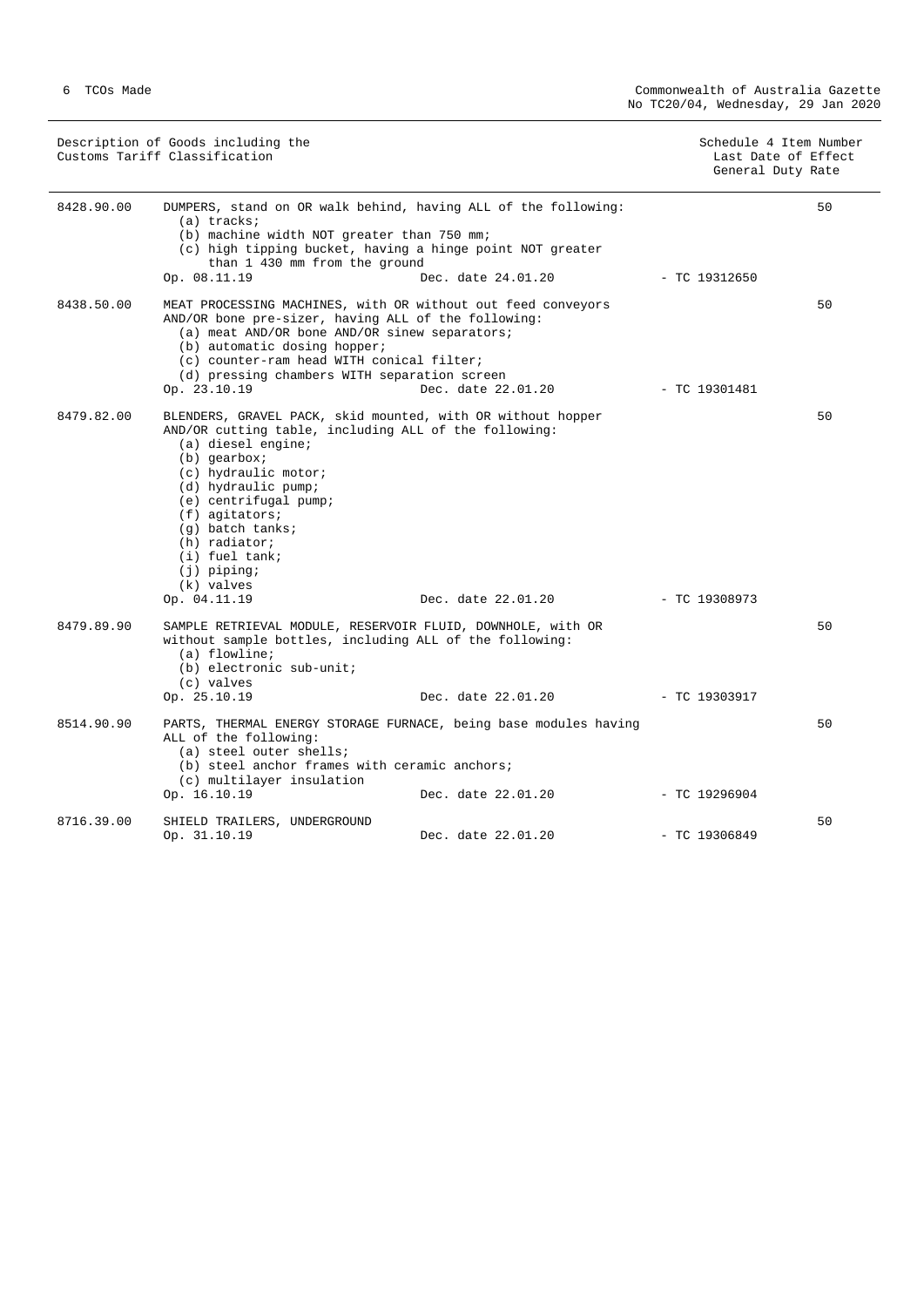#### **TARIFF CONCESSION ORDERS (TCOs) NOT USED IN THE PREVIOUS 2 YEARS**

<span id="page-6-0"></span>The Comptroller-General of Customs is satisfied that the TCOs listed in the table below are no longer required because, in the 2 years preceding the day of this notice, they have not been quoted in an import declaration to secure a concessional rate of duty.

From Thursday, 27 February 2020, it is intended to take action to revoke these Orders under subsection 269SD(1A) of the Customs Act 1901. In accordance with subsection 269SG(2) of the Customs Act 1901, in transit provisions shall apply. If revoked, the expected date of effect will be 27 February 2020.

Interested parties are invited to provide, by close of business, Wednesday 26 February 2020, written reasons why an Order should NOT be revoked.

Please advise if any of the Orders listed below have been quoted on an import declaration.

If a request is made to retain an Order used for the granting of a Determination, please specify the Determination and the linked Item number to enable mapping to the Order and its scope.

#### THE TABLE

\_\_\_\_\_\_\_\_\_\_\_\_\_\_\_\_\_\_\_\_\_\_\_\_\_\_\_\_\_\_\_\_\_\_\_\_\_\_\_\_\_\_\_\_\_\_\_\_\_\_\_\_\_\_\_\_\_\_\_\_\_\_\_\_\_\_\_\_\_\_\_\_\_\_\_\_\_\_\_\_\_\_\_\_\_\_\_\_\_\_\_\_\_\_\_\_\_\_\_\_\_\_\_\_\_\_\_\_\_\_

Tariff ndiil<br>Classification Description **Description** Concession Number \_\_\_\_\_\_\_\_\_\_\_\_\_\_\_\_\_\_\_\_\_\_\_\_\_\_\_\_\_\_\_\_\_\_\_\_\_\_\_\_\_\_\_\_\_\_\_\_\_\_\_\_\_\_\_\_\_\_\_\_\_\_\_\_\_\_\_\_\_\_\_\_\_\_\_\_\_\_\_\_\_\_\_\_\_\_\_\_\_\_\_\_\_\_\_\_\_\_\_\_\_\_\_\_\_\_\_\_\_\_ 3208.90.00 BATH RE-SURFACING KIT including: (a) top coat and/or undercoat; (b) thinners; (c) hardeners, and ANY of the following: (a) plastic bags; (b) sand paper; (c) solution of sulphuric acid; (d) bicarbonate of soda; (e) paint filters; (f) paint stirrers; (g) absorption paper Op. 11.10.95 Dec. date 19.01.96 - TC 9511179 3402.13.00 POLYETHYLENE GLYCOL 60 ALMOND GLYCERIDES Op. 24.07.95 Dec. date 27.10.95 - TC 9509189 3917.31.90 HOSE, flexible, polytetrafluorethylene core, having ALL of the following: (a) stainless steel wire braid outer cover; (b) service temperature range of -73 to 232 deg.C (both inclusive); (c) conforming with one of the specifications in lines i) to vi) inclusive in the following table: **TABLE**  Inside dia. Outside dia. Minimum Working Minimum Bend of core of core Pressure Radius<br>nominal (mm) nominal (mm) nominal (mPa) nominal (mm) nominal (mm) (i) 4.7 7.9 20.685 50.8 (ii) 6.35 9.52 20.685 76.2 (iii) 7.9 11.1 17.237 101.6<br>(iv) 10.3 13.49 13.79 127 (iv) 10.3 13.49 13.79 127 (v) 12.7 15.87 10.34 165.1 (vi) 15.87 19. 8.274 190.5 Op. 26.04.95 Dec. date 15.08.95 - TC 9508996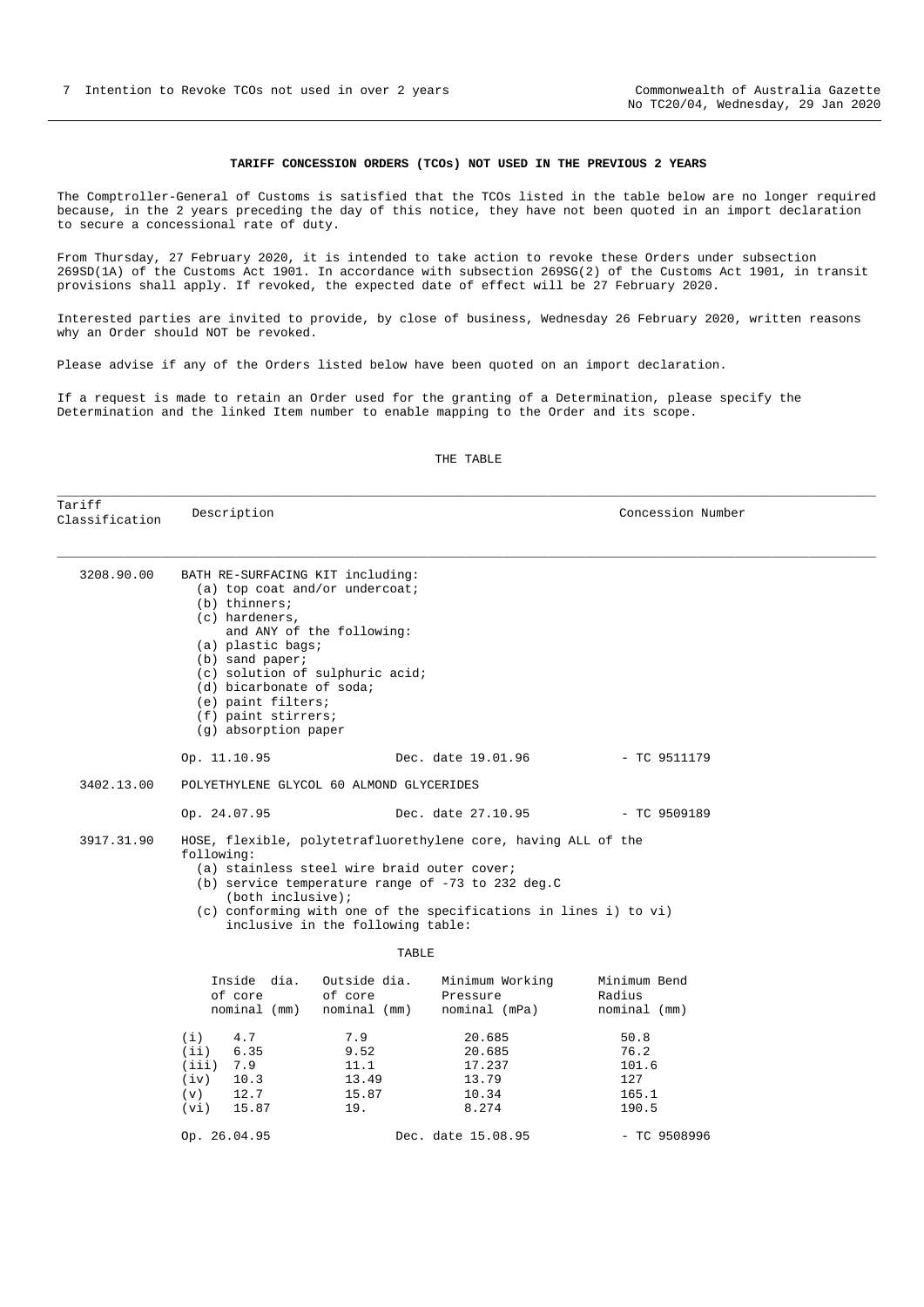| 3921.90.90 | FILM, polyester, coloured, in rolls having ALL of the<br>following characteristics:<br>(a) heat activated dry glue base;<br>(b) heat shrinkable                 |                                                                                                                                  |                |
|------------|-----------------------------------------------------------------------------------------------------------------------------------------------------------------|----------------------------------------------------------------------------------------------------------------------------------|----------------|
|            | Op. 30.08.95                                                                                                                                                    | Dec. date 11.12.95                                                                                                               | - TC 9510225   |
| 3925.20.00 | JAMBLINERS, PVC, with snap on flanges                                                                                                                           |                                                                                                                                  |                |
|            | Op. 26.09.95                                                                                                                                                    | Dec. date 02.01.96                                                                                                               | $-$ TC 9510888 |
| 3926.90.90 | following:<br>(a) thickness between 20-1 050 microns;<br>(b) thickness tolerance of $+/-$ 5%;<br>(c) less than 1% haze when tested to ASTM D1003                | GLYCOL MODIFIED POLYETHYLENE TEREPHTHALATE FILM, having ALL the                                                                  |                |
|            | Op. 11.07.95                                                                                                                                                    | Dec. date 20.10.95                                                                                                               | - TC 9508824   |
| 5108.10.00 | YARN, CASHMERE, on cones, having ALL of the following<br>characteristics:<br>$(a)$ 100% cashmere;<br>(b) $2/20$ to $2/30$ Nm;<br>(c) spun on the woollen system |                                                                                                                                  |                |
|            | Op. 06.09.95                                                                                                                                                    | Dec. date 12.12.95 - TC 9510335                                                                                                  |                |
| 5402.31.00 | ANY of the following count ranges:<br>(a) 11 decitex/5 filaments; OR                                                                                            | YARN, nylon filament, textured, single or two ply, raw white, having<br>(b) 60 to 80 decitex (inclusive)/51 filaments or greater |                |
|            | Op. 09.10.95                                                                                                                                                    | Dec. date 29.01.96                                                                                                               | - TC 9511151   |
| 5402.69.00 | YARN, polyvinyl alcohol filament                                                                                                                                |                                                                                                                                  |                |
|            | Op. 24.08.95                                                                                                                                                    | Dec. date 01.12.95                                                                                                               | $-$ TC 9510034 |
| 5403.33.00 | YARN, 100% bright filament acetate, 1/84 decitex                                                                                                                |                                                                                                                                  |                |
|            | Op. 10.07.95                                                                                                                                                    | Dec. date 31.10.95                                                                                                               | - TC 9508833   |
| 5509.12.00 | YARN, having ALL of the following:<br>(a) spun from 100% nylon staple fibre;<br>$(b)$ 2 $plyi$<br>$(c)$ suessen continuous heat set;                            | (d) resultant yarn count range 3 000-4 500 decitex                                                                               |                |
|            | Op. 11.09.95                                                                                                                                                    | Dec. date 19.12.95                                                                                                               | $-$ TC 9510440 |
| 8428.20.00 | (b) multiple can height transfer capacity                                                                                                                       | CONVEYORS, CAN, AIR AND/OR VACUUM, having ALL of the following:<br>(a) transfer capacity of 1 200 cans/min or greater;           |                |
|            | Op. 30.08.95                                                                                                                                                    | Dec. date 20.12.95                                                                                                               | - TC 9510174   |
| 8431.49.90 |                                                                                                                                                                 | SOLID TYRE AND WHEEL ASSEMBLIES, comprising carbon and tungsten<br>steel reinforced wheel rims bonded with 100% natural rubber   |                |
|            | Op. 26.10.95                                                                                                                                                    | Dec. date 29.01.96                                                                                                               | $-$ TC 9511528 |
| 8481.80.90 | having an axially movable unitary plunger                                                                                                                       | VALVES, PIPE SIDE, 3 port, 2 way, regulating, abrasive resistant,                                                                |                |
|            | Op. 20.07.95                                                                                                                                                    | Dec. date 03.11.95                                                                                                               | $-$ TC 9509066 |
| 8716.80.00 | (a) a weight NOT exceeding 5.2 kg;<br>(b) a thickness, when folded, NOT exceeding 57 mm                                                                         | TROLLEY, LUGGAGE, FOLDING, having BOTH of the following:                                                                         |                |
|            | Op. 19.07.95                                                                                                                                                    | Dec. date 27.10.95                                                                                                               | $-$ TC 9509064 |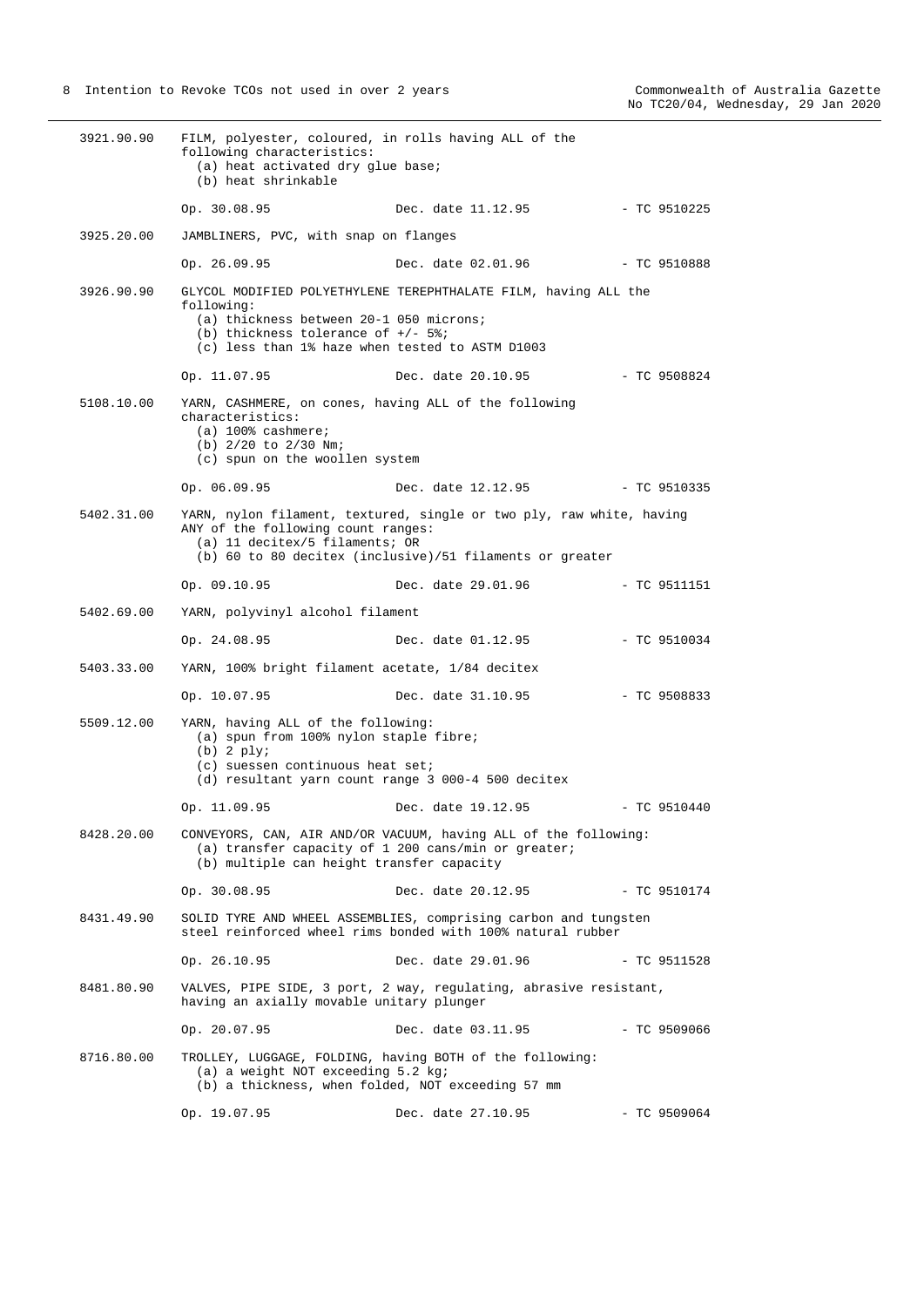#### **CUSTOMS ACT 1901**

#### <span id="page-8-0"></span>**NOTICE PURSUANT TO SECTION 269SE(2) - TARIFF CONCESSION ORDER REVOCATION AT THE INITIATIVE OF THE COMPTROLLER-GENERAL OF CUSTOMS**

The Tariff Concession Orders listed in THE TABLE below have has not been used for at least 2 years and have been revoked under Section 269SD(1A). In transit provisions apply.

The intention to revoke these orders was notified in Gazette TC19/45 dated 20 November 2019.

Contact: Email [tarcon@abf.gov.au](mailto:tarcon@abf.gov.au)

THE TABLE

| Description of Goods including the<br>Customs Tariff Classification |                                                                                                                                                                                                                                                                                                                                                                                                                                                                                                                                                                                                                                | Schedule 4 Item Number                                                                | Last Date of Effect |                |
|---------------------------------------------------------------------|--------------------------------------------------------------------------------------------------------------------------------------------------------------------------------------------------------------------------------------------------------------------------------------------------------------------------------------------------------------------------------------------------------------------------------------------------------------------------------------------------------------------------------------------------------------------------------------------------------------------------------|---------------------------------------------------------------------------------------|---------------------|----------------|
| 3214.90.00                                                          | TAPE, SEALING, chlorosulfonated polyethylene, having ALL of the<br>following:<br>(a) water pressure resistance up to 170 kPa;<br>$(b)$ 1 mm or 2 mm thick;<br>$(c)$ 100 mm, 150 mm or 200 mm wide;<br>(d) 4.5 MPa tensile strength;<br>(e) 400% elongation at break;<br>$(f)$ 4.5 MPa shearing strength;<br>For the purposes of this Order, tolerances of $+$ or $-$ 10% are<br>allowable for specifications (a) through to (f)<br>Op. 13.02.95<br>2 Years non use. In transit provisions apply                                                                                                                                | (g) approved for use with potable water, complies with AS 4020;<br>Dec. date 22.09.95 | $-$ TC 9501771      | 50<br>17.12.19 |
| 3926.90.90                                                          | DRAPES, universal, video camera/laser arm, surgical operating,<br>having ALL of the following characteristics:<br>(a) sterile;<br>$(b)$ disposable;<br>$(c)$ contoured;<br>(d) expandable fenestration;<br>(e) elasticised cuff<br>Op. 03.03.94<br>2 Years non use. In transit provisions apply                                                                                                                                                                                                                                                                                                                                | Dec. date 24.06.94                                                                    | $-$ TC 9403536      | 50<br>17.12.19 |
| 5402.33.00                                                          | POLYESTER FILAMENT YARN, continuous texturised 2 heater 167/1<br>decitex, air-intermingled, non-torque, dyed on cone, not re-wound<br>after dyeing, knot and flawless, individually wrapped bobbins,<br>having ALL the following characteristics:<br>(a) weight per bobbin NOT less than 3.5 kg and NOT greater than<br>$10$ kg;<br>(b) number of filaments NOT less than 40 and NOT greater than<br>50i<br>(c) breaking force NOT less than 4 newtons (AS $2001.2.7$ );<br>(d) breaking extension NOT less than 17% and NOT greater than<br>25% (AS 2001.2.7)<br>Op. 24.01.95<br>2 Years non use. In transit provisions apply | Dec. date 24.07.95                                                                    | $-$ TC 9501086      | 50<br>17.12.19 |
| 5402.33.00                                                          | YARN, continuous filament polyester, flat and texturised,<br>containing flame retardants as an integral part of the fibre's<br>molecular structure, in counts of 167 decitex<br>Op. 08.06.95                                                                                                                                                                                                                                                                                                                                                                                                                                   | Dec. date 27.09.95                                                                    | $-$ TC 9508033      | 50<br>17.12.19 |

2 Years non use. In transit provisions apply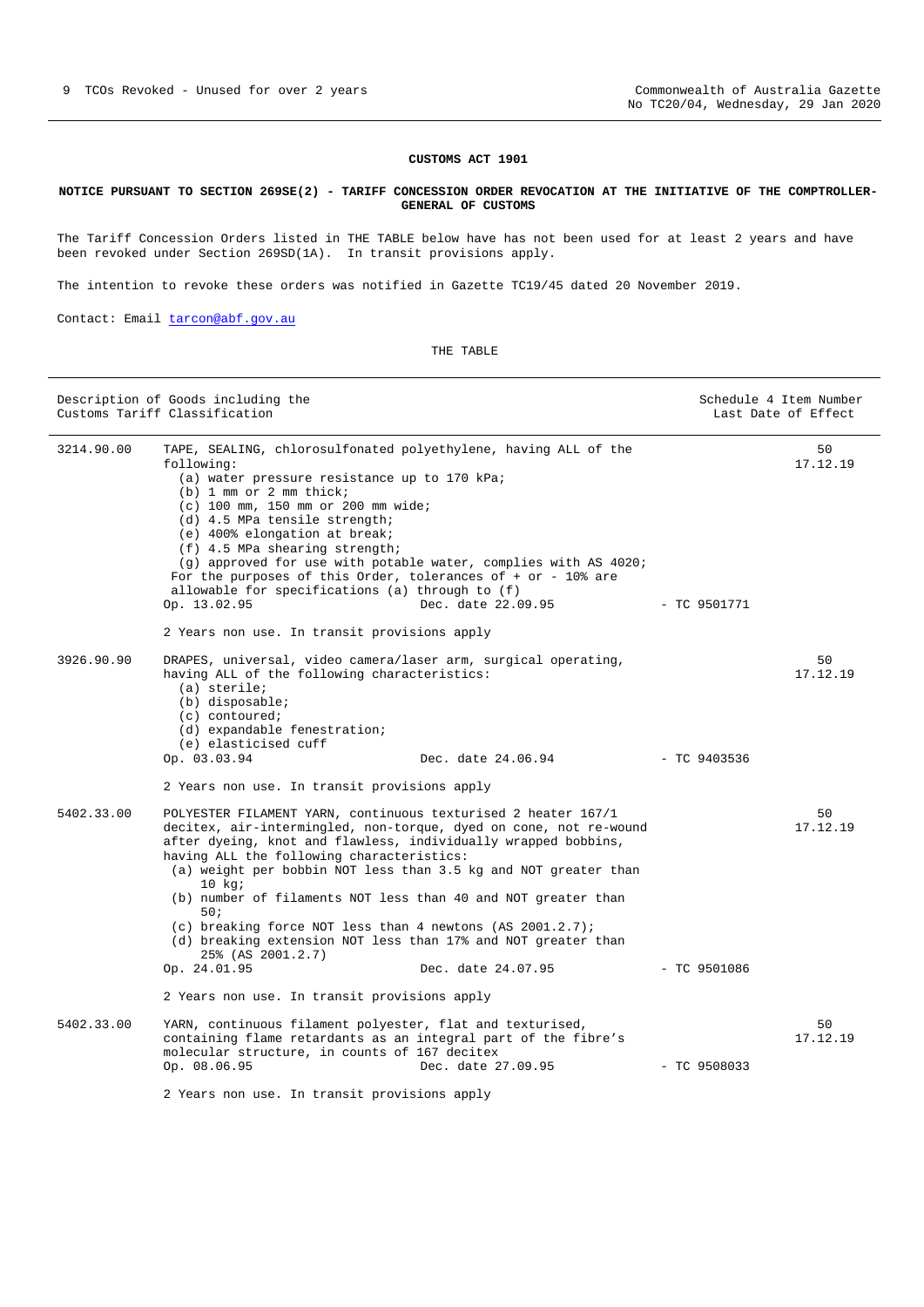| Description of Goods including the<br>Customs Tariff Classification |                                                                                                                                                                                                                                                                                                                                                                     | Schedule 4 Item Number<br>Last Date of Effect |                |
|---------------------------------------------------------------------|---------------------------------------------------------------------------------------------------------------------------------------------------------------------------------------------------------------------------------------------------------------------------------------------------------------------------------------------------------------------|-----------------------------------------------|----------------|
| 5403.41.00                                                          | RAYON FILAMENT YARN, on spools<br>Op. 25.10.94<br>Dec. date 02.02.95                                                                                                                                                                                                                                                                                                | $-$ TC 9408539                                | 50<br>17.12.19 |
|                                                                     | 2 Years non use. In transit provisions apply                                                                                                                                                                                                                                                                                                                        |                                               |                |
| 5404.90.00                                                          | STRIP, polypropylene, pin fibrillated, heat set, twisted and<br>conforming to the following specifications:<br>(a) yarn count of NOT less than 4 000 decitex and NOT greater<br>than 4 900 decitex;<br>(b) maximum relative heat shrinkage at 130 degrees C of $0.88i$<br>(c) maximum relative heat shrinkage at 150 degrees C of 1.5%                              |                                               | 50<br>17.12.19 |
|                                                                     | Dec. date 22.06.94<br>Op. 08.03.94                                                                                                                                                                                                                                                                                                                                  | $-$ TC 9403570                                |                |
|                                                                     | 2 Years non use. In transit provisions apply                                                                                                                                                                                                                                                                                                                        |                                               |                |
| 5404.90.00                                                          | STRIP, polypropylene, pin fibrillated, heat set, untwisted and<br>conforming to the following specifications:<br>(a) yarn count of NOT less than 2 000 decitex and NOT greater<br>than 2 440 decitex;<br>(b) maximum relative heat shrinkage at 130 degrees C of 0.5%;<br>(c) maximum relative heat shrinkage at 150 degrees C of 1.5%<br>Dec. date 22.06.94        | $-$ TC 9403571                                | 50<br>17.12.19 |
|                                                                     | Op. 08.03.94                                                                                                                                                                                                                                                                                                                                                        |                                               |                |
|                                                                     | 2 Years non use. In transit provisions apply                                                                                                                                                                                                                                                                                                                        |                                               |                |
| 5509.22.00                                                          | YARN, shuttle bobbin spun polyester, 2 ply<br>Op. 13.02.95<br>Dec. date 03.07.95                                                                                                                                                                                                                                                                                    | $-$ TC 9501672                                | 50<br>17.12.19 |
|                                                                     | 2 Years non use. In transit provisions apply                                                                                                                                                                                                                                                                                                                        |                                               |                |
| 5903.90.10                                                          | FABRIC, lampshade, being rayon or cotton/polyester laminated on<br>one side with polystyrene sheeting<br>Op. 28.06.94<br>Dec. date 11.10.94                                                                                                                                                                                                                         | $-$ TC 9405370                                | 50<br>17.12.19 |
|                                                                     | 2 Years non use. In transit provisions apply                                                                                                                                                                                                                                                                                                                        |                                               |                |
| 7607.19.00                                                          | FOIL, 20 micron, one side coated with 30 g/sqm heat sealable<br>polyethylene, other side laminated with 19 micron printed<br>polyethylene terephthalate film<br>Op. 10.10.94<br>Dec. date 13.01.95                                                                                                                                                                  | $-$ TC 9408090                                | 50<br>17.12.19 |
|                                                                     | 2 Years non use. In transit provisions apply                                                                                                                                                                                                                                                                                                                        |                                               |                |
| 8424.20.00                                                          | SPRAY SYSTEMS, comprising ALL of the following:<br>(a) hand held spray gun, in which the material to be sprayed<br>is mixed prior to spraying;<br>(b) air powered agitators;<br>(c) drum transfer pumps;<br>(d) raw material holding tanks;<br>(e) proportioning pump capable of pumping simultaneously a<br>polyol resin and an isocyanate in a 2:1 ratio, with an |                                               | 50<br>17.12.19 |
|                                                                     | accuracy within 0.2 of 1%<br>Op. 08.06.95<br>Dec. date 29.09.95                                                                                                                                                                                                                                                                                                     | $-$ TC 9508056                                |                |
|                                                                     | 2 Years non use. In transit provisions apply                                                                                                                                                                                                                                                                                                                        |                                               |                |
| 8424.30                                                             | CUTTING/CLEANING SYSTEMS, jet, using water or water based<br>mixtures as the cutting/cleaning media, having ALL of the<br>following:<br>(a) a hydraulic oil pressure system;<br>(b) a fluid discharge rate NOT exceeding 12 L/min/pump;<br>(c) a rated pressure capability of 75 000 kPa or greater                                                                 |                                               | 50<br>17.12.19 |
|                                                                     | Op. 03.08.94<br>Dec. date 24.04.95                                                                                                                                                                                                                                                                                                                                  | $-$ TC 9500307                                |                |

2 Years non use. In transit provisions apply